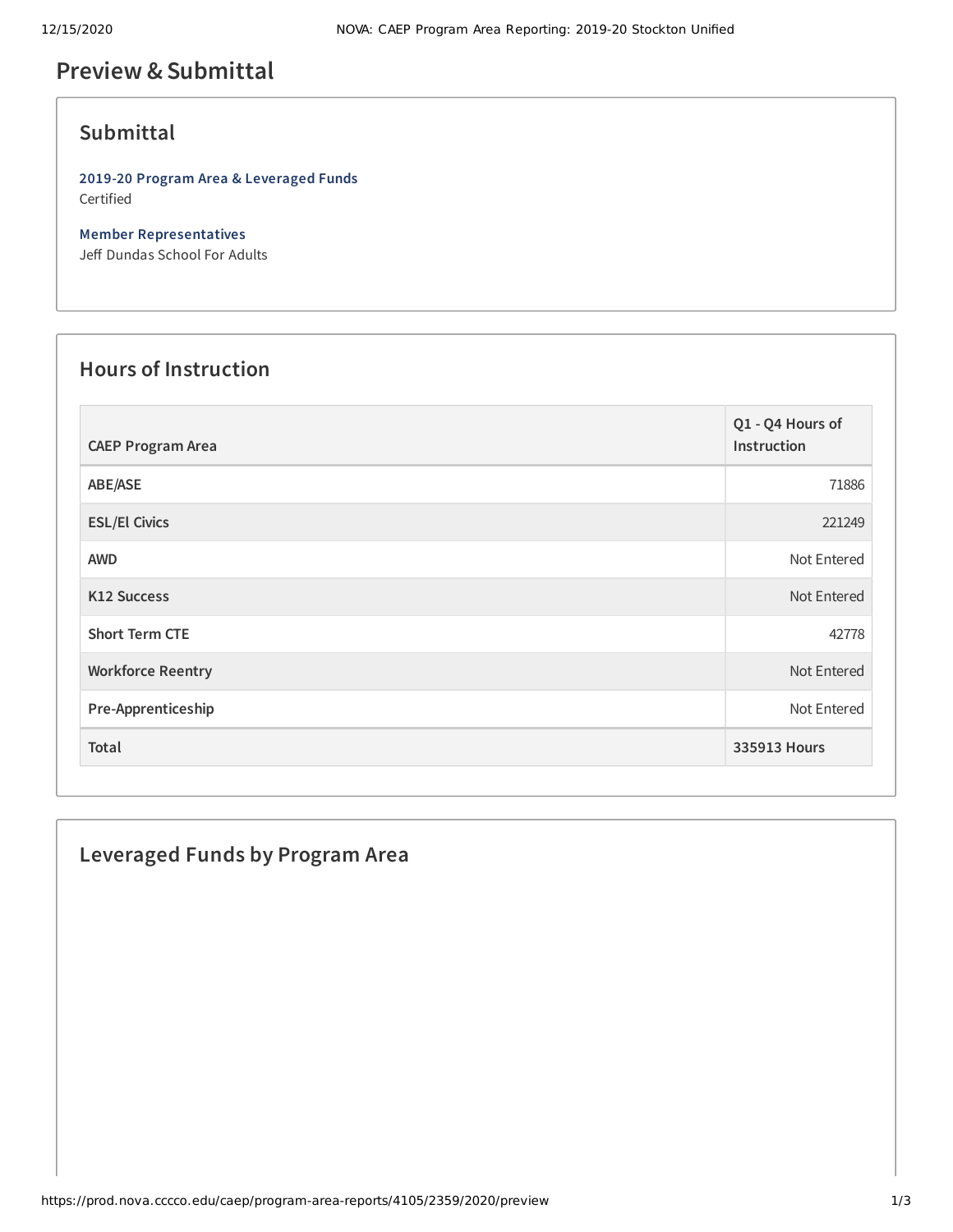12/15/2020 NOVA: CAEP Program Area Reporting: 2019-20 Stockton Unified

| <b>Fund</b>                                        | <b>ABE/ASE</b> | ESL/El<br><b>Civics</b> | <b>AWD</b>            | K12<br><b>Success</b> | Short<br><b>Term CTE</b> | Workforce<br>Reentry  | Pre-<br>Apprenticeship | <b>Totals</b> |
|----------------------------------------------------|----------------|-------------------------|-----------------------|-----------------------|--------------------------|-----------------------|------------------------|---------------|
| California<br>Adult<br><b>Education</b><br>Program | \$1,789,574    | \$1,891,639             | Not<br>Entered        | Not<br>Entered        | \$368,346                | Not<br>Entered        | Not Entered            | \$4,049,559   |
| <b>CalWORKs</b>                                    | \$91,559       | \$31,707                | <b>Not</b><br>Entered | <b>Not</b><br>Entered | \$958                    | <b>Not</b><br>Entered | Not Entered            | \$124,224     |
| <b>NonCredit</b>                                   | Not Entered    | Not Entered             | Not<br>Entered        | Not<br>Entered        | Not<br>Entered           | <b>Not</b><br>Entered | Not Entered            | \$0           |
| <b>Perkins</b>                                     | Not Entered    | Not Entered             | Not<br>Entered        | <b>Not</b><br>Entered | Not<br>Entered           | Not<br>Entered        | Not Entered            | \$0           |
| <b>LCFF</b>                                        | \$3,600        | \$3,600                 | <b>Not</b><br>Entered | <b>Not</b><br>Entered | <b>Not</b><br>Entered    | <b>Not</b><br>Entered | Not Entered            | \$7,200       |
| Fees                                               | \$4,810        | Not Entered             | Not<br>Entered        | <b>Not</b><br>Entered | \$22,731                 | <b>Not</b><br>Entered | Not Entered            | \$27,541      |
| K12 Adult Ed<br><b>Jail Funds</b>                  | Not Entered    | Not Entered             | Not<br>Entered        | Not<br>Entered        | Not<br>Entered           | Not<br>Entered        | Not Entered            | \$0           |
| <b>WIOA II</b>                                     | \$432,855      | \$328,535               | <b>Not</b><br>Entered | <b>Not</b><br>Entered | Not<br>Entered           | <b>Not</b><br>Entered | Not Entered            | \$761,390     |
| Contracted<br><b>Services</b>                      | Not Entered    | Not Entered             | Not<br>Entered        | Not<br>Entered        | Not<br>Entered           | Not<br>Entered        | Not Entered            | \$0           |
| <b>Totals</b>                                      | \$2,322,398    | \$2,255,481             | \$0                   | \$0                   | \$392,035                | \$0                   | \$0                    | \$4,969,914   |

# **Certification**

**50 Delta Sierra Adult Education Alliance (DSAEA) - Primary Contact**

**Carol S. Hirota**

Executive Director, Delta Sierra Adult Education Alliance [CarolSHirota@gmail.com](mailto:CarolSHirota@gmail.com)

**Dr. Heather Maloy**

CAEP Coordinator/Project Director for DSAEA Regional Transitions [hmaloy@deltacollege.edu](mailto:hmaloy@deltacollege.edu)

Approved by Carol S. Hirota

**12/14/2020 08:26 PM PST**